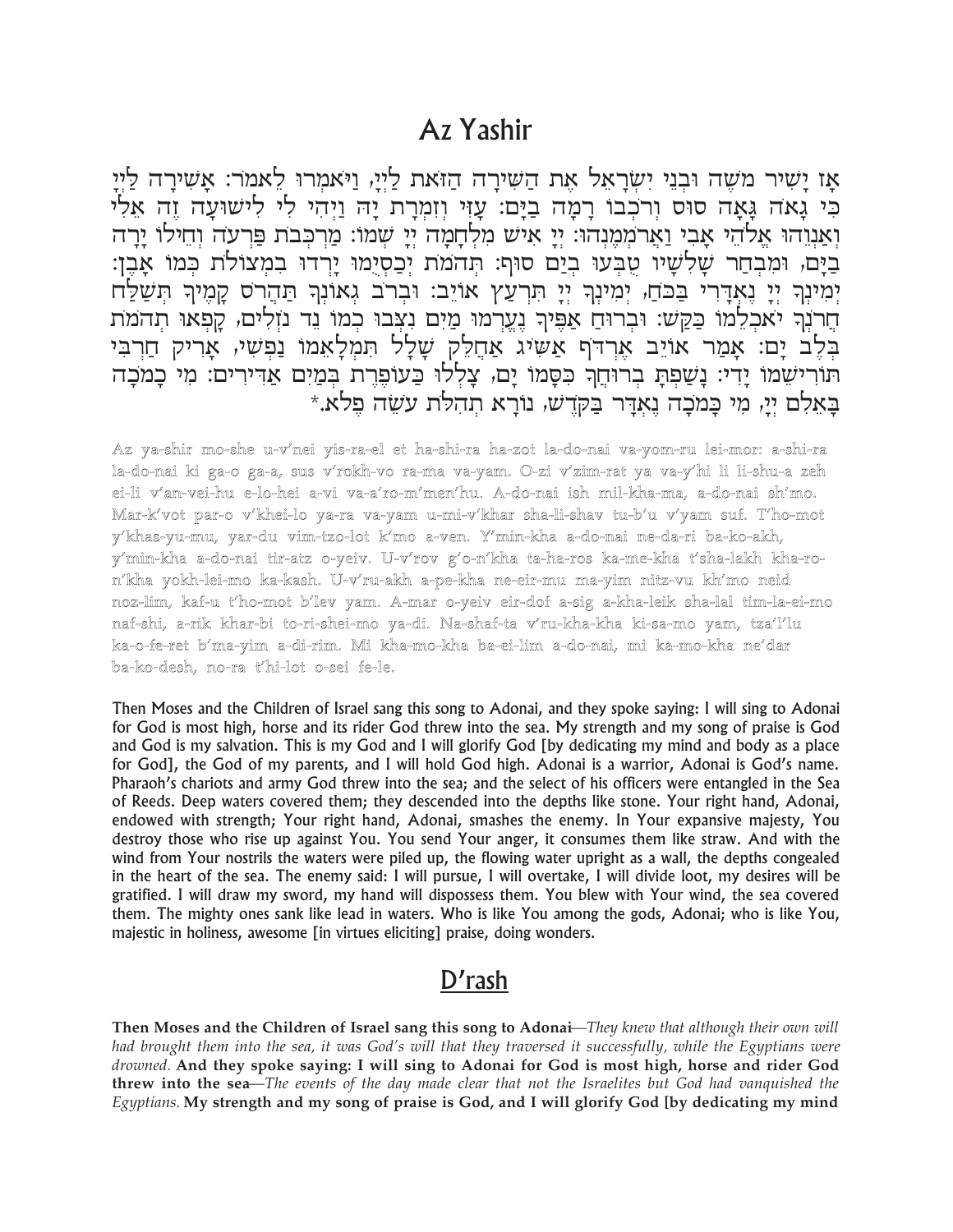and body as a place for God], the God of my parents, and I will hold God high—The courage of the people was extraordinary, but even the least of them could see that the outstretched arm of God was miraculous, producing a result that all would have declaimed as impossible if asked beforehand. Adonai is a warrior, Adonai is God's name—Our God has arranged the workings of the world so that those who suffer injustice, oppression, *and poverty may ally themselves with the Freedom-Fighter of human liberation.* **Pharaoh's chariots and army,** God threw into the sea; and the select of his officers were entangled in the Sea of Reeds. Deep waters covered them, they descended into the depths like stone—The price of liberty, not only release from bondage but freedom to choose service to the One God, was set not by the Almighty but by those who sought to thwart God's *providence for Am Yisrael.* **Your right hand, Adonai, endowed with strength; Your right hand, Adonai, smashes the enemy***—This allegorical symbol of strength reminds us that the Creator has arranged for the ultimate denouement of all evil-doing.* **In Your expansive majesty, You destroy those who rise up against You***—Our sensitivities and sensibilities notwithstanding, the inescapable lesson of history is that the price of* radical evil is utter destruction, and usually sooner than later. You send Your anger, it consumes them like straw—Evil-doing, containing as it does the seeds of its own destruction, is highly volatile and reactive when *confronted with countervailing power, since those who practice it rely on passivity, acquiescence, and intimidation* to succeed. And with the wind from Your nostrils, the waters were piled up, the flowing water upright as a wall, the depths congealed in the heart of the sea—The triumph of God's glorious goodness over evil, the unstoppable alliance of human and divine forces, has no limits in method or outcome—the miraculous can become *momentarily commonplace, the wondrous temporarily workaday.* **The enemy said: I will pursue, I will overtake,** I will divide loot, my desires will be gratified-The delusion of evil-doers is that they are the masters of their personal destiny and human history, that ultimate victory will be theirs, blinded as they are by their arrogance to the verity of God's immanent and transcendent dominion in human affairs. I will draw my sword, my hand will dispossess them—The enemy of Am Yisrael fatally errs in the conviction that victory follows inevitably from military might, ignoring the effect of the spirit and the love of God. You blew with Your wind, the sea covered them. The mighty ones sank like lead in waters—How quickly do the tales of their strength and power recede, to be replaced with long-lived revulsion at their tyranny and inhumanity. Who is like You among **the gods, Adonai; who is like You, majestic in holiness, awesome [in virtues eliciting] praise, doing** wonders—When we strip the scales from our eyes, calculating from our experience the quotient of Divine Intelligence, we confront the supranatural—not the magic and mumbo-jumbo of the Wizard of  $Oz$ , but the certainty that deep in the infrastructure of Creation dwells our Loving Parent, to whom we are inextricably connected in ways that are *not inherently unknowable yet to us shall always remain unknown.*

## Iyun Tefilla

## LOCOMOTION

If I say Anveihu,\*\* Do I become The space through Which You move? A room For Your Shekhina Here on earth? No, not a room, But a ring of steel, A whirling wheel, And You The bounding pistons, Rocking gears! Roll on Freedom train! To hasten toward